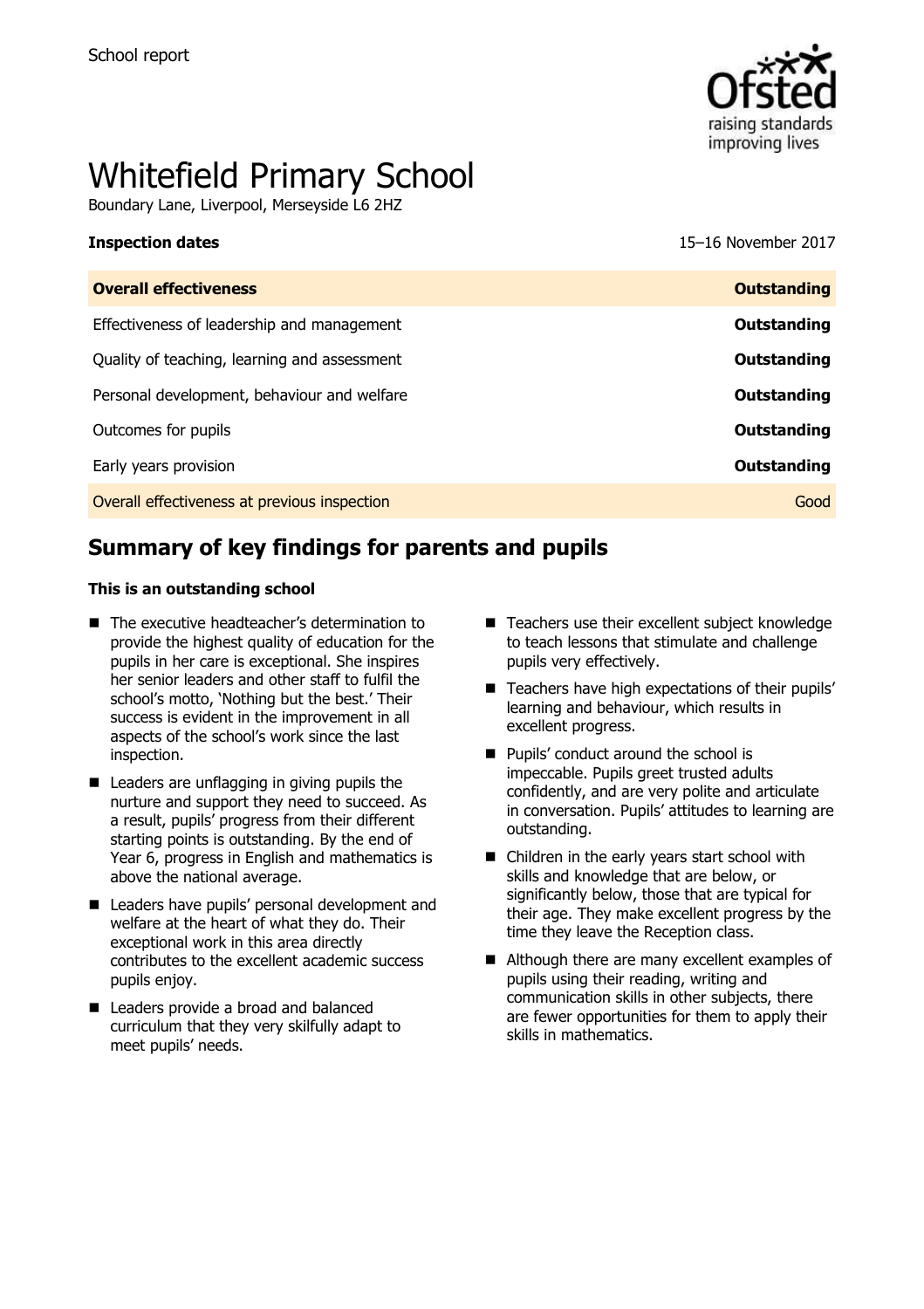

# **Full report**

## **What does the school need to do to improve further?**

 Ensure there are more opportunities for pupils to use their mathematical skills in other subjects across the curriculum.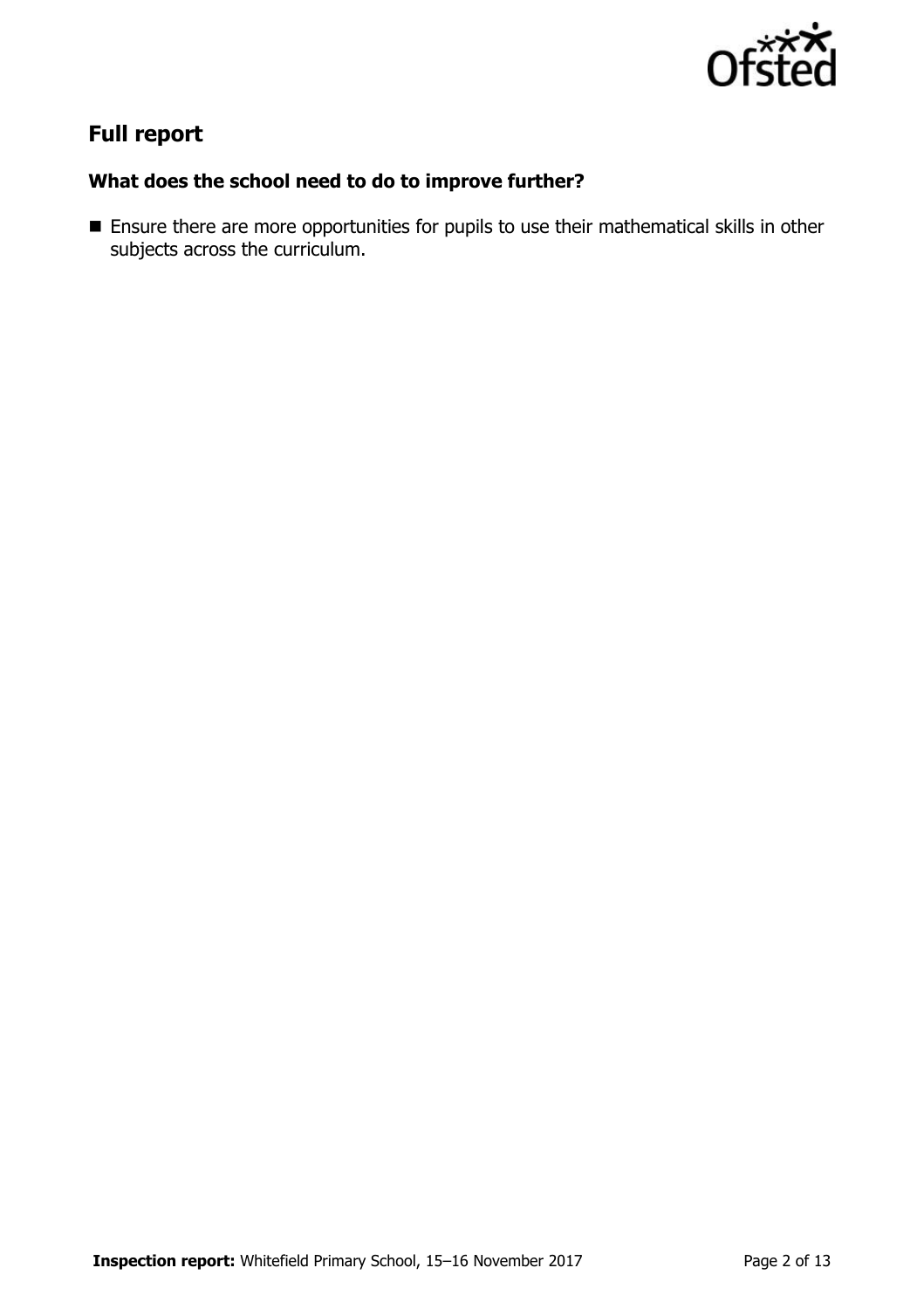

# **Inspection judgements**

#### **Effectiveness of leadership and management COULDER COULDER OUTSTANDING**

- The executive headteacher and her senior leadership team work tirelessly and highly effectively to ensure that every pupil at Whitefield Primary School feels part of a warm and loving family. From these solid foundations, they build the pupils' confidence, knowledge and skills and help pupils to recognise that they can all succeed. Leaders are ambitious for their pupils. This is encapsulated in the school's motto, 'Nothing but the best.' They reinforce their ambition with displays around school and in class, such as photographs of past pupils who are now graduates. Pupils are inspired to do well and make outstanding progress in their development from low starting points. They leave the school as well-rounded individuals, who are very well prepared for the next stage of their education. Pupils demonstrate the school's core values of care, courtesy and confidence.
- The key to leaders' success is the exceptional provision for pupils' wide range of needs. At whichever point they start school, most pupils come with a variety of issues, such as those related to emotional or social development and communication and language abilities. Leaders promptly identify pupils' needs and are unstinting in their work to provide pupils with highly effective nurture and support. Many pupils arrive who speak English as an additional language. Leaders swiftly access support from outside agencies, such as translation services, and teachers bolster this by working with pupils individually or in small groups. This results in accelerated development of their language skills, which enables them to make rapid progress.
- Leaders provide a broad and balanced curriculum that they mould to the needs of their pupils exceptionally well. There is a strong emphasis on reading as an essential tool for life. Leaders use high-quality texts to support learning in writing and in other subjects, such as history. They keep the curriculum under constant review, making very effective use of their assessment information to ensure that curricular content remains relevant. Leaders also regularly plan and stage exciting events to stimulate and engage pupils' interest. These include the visit of a 'live' tyrannosaurus rex before beginning a writing topic on dinosaurs in Year 2.
- Leaders are very effective in promoting pupils' spiritual, moral, social and cultural development and in preparing them for life in modern Britain. They enable pupils to find out about other faiths and cultures through, for example, lessons in religious education and personal, social and health education. Lessons in philosophy for pupils encourage debate about moral issues. Pupils attend a wide variety of school clubs, including science, debating, hockey and gardening. A planned programme of assemblies gives pupils excellent opportunities to find out about values such as justice and the work of organisations such as Amnesty International.
- Leaders make excellent use of pupil premium funding to support eligible pupils through a wide range of interventions, such as extra teaching sessions and activities to support the development of social skills and mental health. These contribute significantly to pupils' exceptional progress.
- Leaders make very effective use of sports premium funding. Pupils have numerous opportunities to take part in competitive sports, such as girls' football and tennis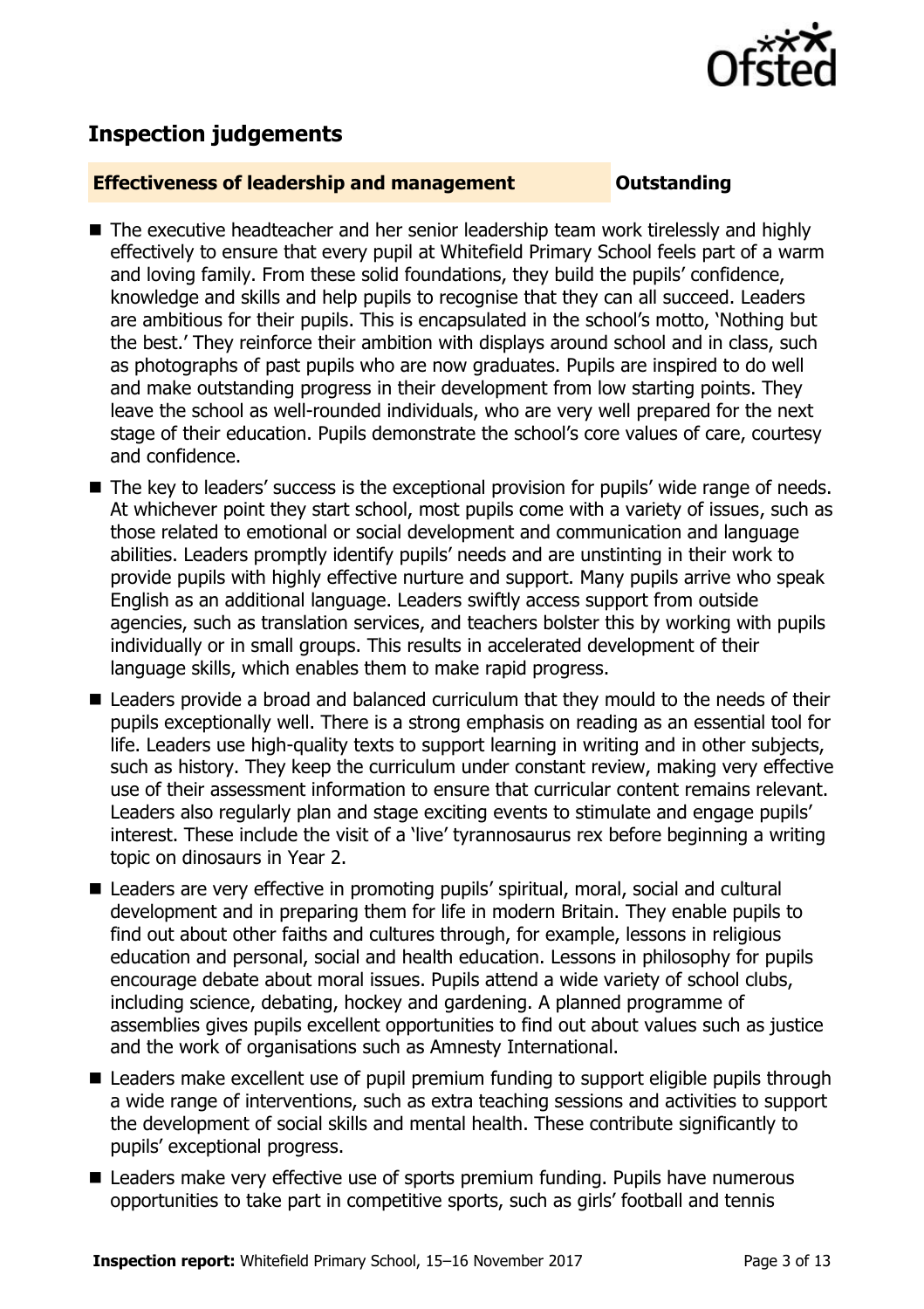

tournaments. Leaders make sure pupils can improve their fitness through, for instance, involvement in an after-school running club. Leaders also develop the skills of staff by commissioning Liverpool School Sports Partnership to provide expert coaches to work alongside them.

- The school's provision for pupils who have special educational needs (SEN) and/or disabilities is exceptional. The SEN coordinator uses the additional funding highly effectively. She has a sharply focused understanding of the range of needs and knows every pupil very well. She uses precise information from assessment and the tracking of pupils' progress to create a bespoke range of support. She checks the effectiveness of the activities on offer, evaluating which have the most positive impact and developing them. In addition, she is tenacious in following up pupils' transition into key stage 3 to ensure that pupils are given every opportunity to succeed in their new settings.
- Systems for the assessment and tracking of pupils' progress across the whole range of subjects are very well established and highly effective. Senior leaders and subject leaders hold regular meetings with staff to discuss pupils' progress. After analysing the assessment information, leaders very swiftly introduce support where required, so as to ensure that they sustain rapid progress.
- Subject leaders are exceptionally effective. Their clear focus on the impact of their actions on pupils' achievement means that pupils make excellent progress from their starting points. Subject leaders swiftly identify pupils who are falling behind and put actions in place to bring about improvement. These plans take account of relevant assessment information and provide extra support if necessary, sometimes individually and sometimes to larger groups as appropriate. Subject leaders seek external validation of their work. This has resulted in the school achieving awards for teaching in mathematics, science and reading, as well as the Inclusion Quality Mark.
- $\blacksquare$  Staff are very positive about the work of the school and are totally supportive of the senior leadership team. They find the training that senior leaders provide highly effective in improving their skills, and commented that the programme of lesson study is particularly helpful. This programme enables teachers to try innovative practice in teaching and learning, based on research, to improve quality in specific areas, such as pupils' reading of non-fiction. Afterwards they discuss with senior leaders what has been most and least effective.
- Leaders make thorough checks on the quality of teaching and learning through lesson observations and analysis of pupils' work. Leaders then feed back their findings to staff and check at a later point that they have addressed any areas for development. Staff have challenging performance targets that relate closely to the school improvement plan, pupils' achievement and their own wider professional development. These processes are very effective, because the quality of teaching and learning is high.
- **Parents are very positive about the support that staff give to their children. They also** appreciate the support they directly receive from school, such as positive parenting sessions and book clubs. The link between home and school is very strong.
- Leaders make sure that transition between various year groups is smooth and that pupils and parents are well prepared. They carry out home visits before children start in the early years, for example, and include parents in the process of assessing children's knowledge and skills. Visits to, and joint activities with, local high schools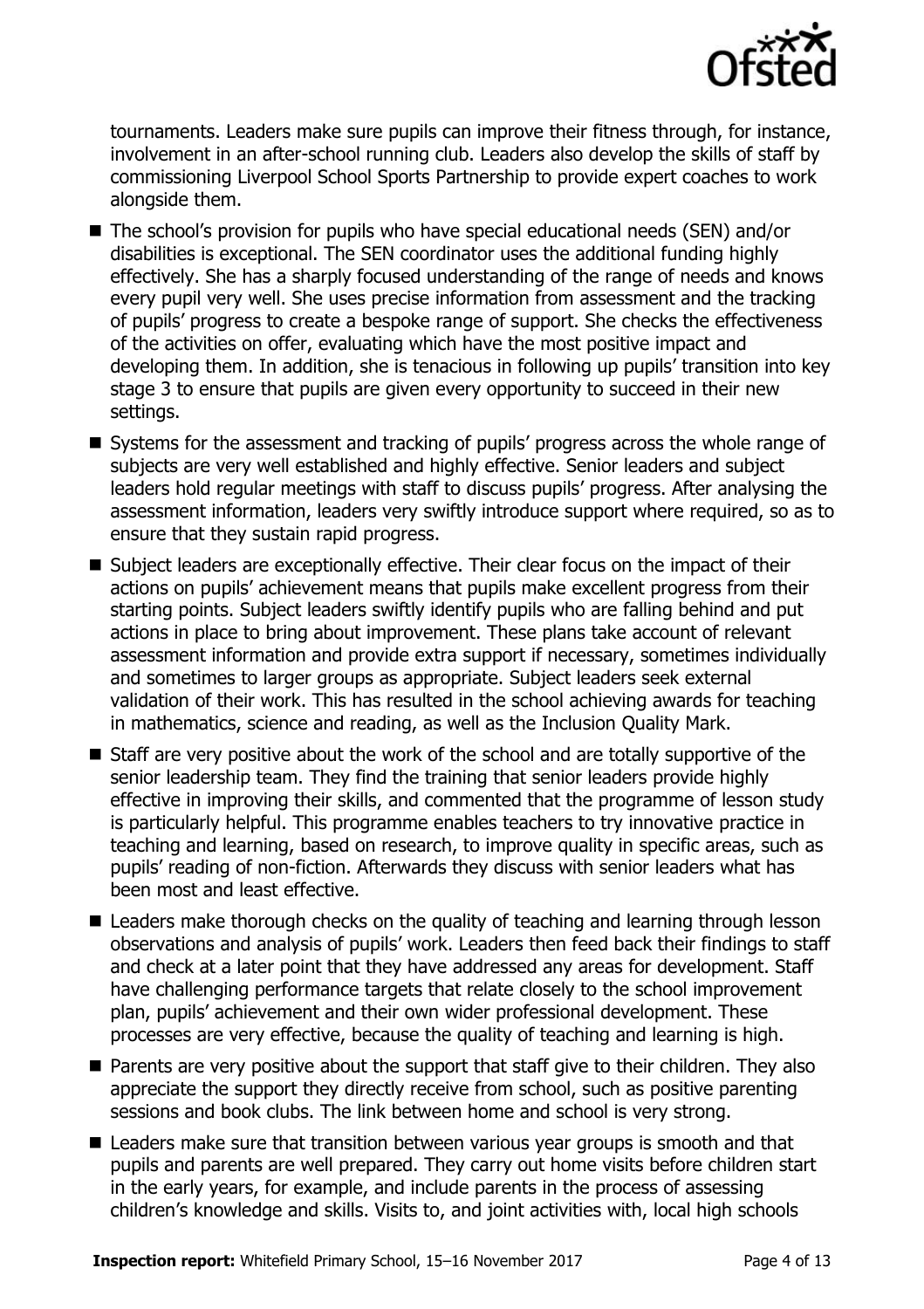

prepare Year 6 pupils very well for secondary education.

■ The local authority provides support that complements the school's high level of effectiveness. The adviser has a very accurate understanding of the quality of education in the school and helps to arrange for external providers to meet training needs that senior leaders identify. The local authority has a close working relationship with the executive headteacher. Managers have employed her temporarily to lead improvement in another nearby school.

#### **Governance of the school**

- Governors know the school very well and understand its strengths and areas to develop. They show true ambition for its pupils, a fact that is clear from their strong desire to support the school in helping pupils to succeed, regardless of their background or circumstances.
- Governors are very well trained in safeguarding and other areas. They give safeguarding a high priority. Governors carry out tasks such as 'safeguarding walks' around the school to check that pupils are safe and to keep themselves up to date on the school's safeguarding processes.
- Governors challenge leaders robustly and are highly effective in holding them to account. They ask very focused and searching questions on matters such as pupils' achievement and the use of funding. Governors also check that actions leaders take have a positive impact.

### **Safeguarding**

- The arrangements for safeguarding are effective.
- There is a strong culture of safeguarding in the school. This stems from staff having an excellent, in-depth knowledge of the school's very thorough procedures and the government's guidance, as well as knowing their pupils' needs in great detail. There is a tangible sense of constant communication between adults and pupils. This enables staff to sense when there may be a concern, if, for example, they detect a change in a pattern of behaviour. It also enables pupils to feel comfortable enough to confide in adults when they need to do so.
- The reporting and recording of safeguarding concerns are detailed and thorough. The designated safeguarding lead promptly makes referrals to relevant agencies and rigorously follows up issues when required.
- The school's record of required checks on members of staff is meticulous and leaders ensure that staff keep it up to date.
- Leaders keep in daily contact with alternative providers, where a small number of pupils receive their education for at least part of the week. The school's inclusion manager, who is also the assistant headteacher, keeps in regular contact with parents and closely checks pupils' progress.

#### **Quality of teaching, learning and assessment <b>Caucalian** Outstanding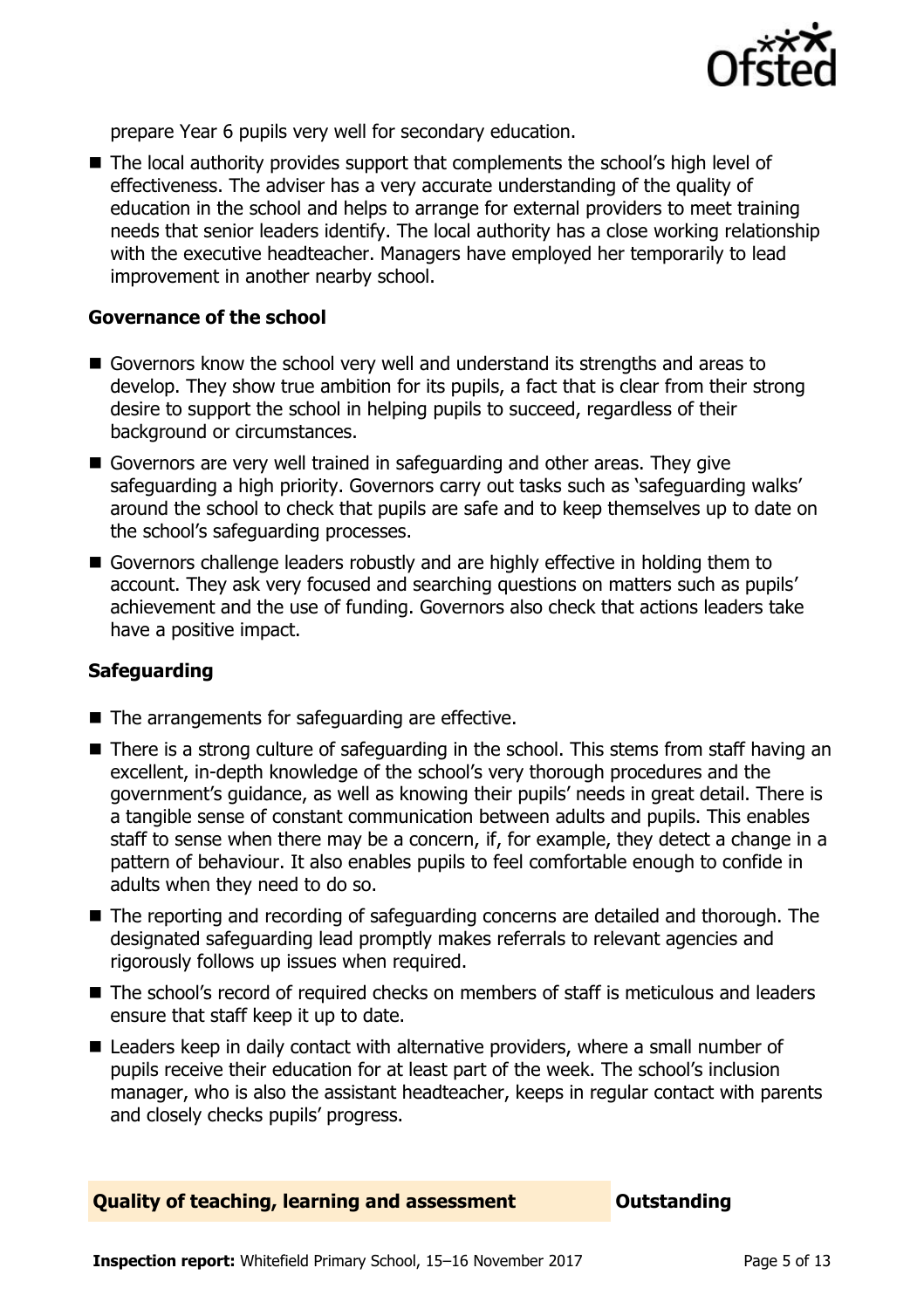

- Teachers have excellent subject knowledge. They are highly skilled in planning lessons that sustain pupils' interest and provide work that challenges pupils at a level appropriate to their ability. The excellent assessment systems enable teachers to target pupils' work very precisely to meet their needs. They are, therefore, very efficient at making the most of the learning time available.
- Teachers ask very effective questions and challenge pupils to think hard and aim for constant improvement. For example, during the inspection, they asked questions to ensure that pupils thoroughly understood the text they were reading in Year 3, or to challenge most-able pupils in Year 6 to use their reasoning skills in solving mathematical problems about recurring decimals. They also intervened quickly to tackle any misconceptions. As a result, pupils made excellent progress in their learning.
- Teachers have very high expectations of pupils, in terms of both their learning and their behaviour in lessons. Relationships between teachers and pupils are excellent and support learning very well. No learning time is wasted. Teachers create a bright and supportive learning environment where pupils have highly positive attitudes to their work, which contributes significantly to the outstanding progress pupils make. Teachers set very clear and challenging learning expectations that reflect their determination to see their pupils achieving exceptionally well.
- Staff observe and adhere consistently to the school's marking and feedback policy. Pupils respond very well to the guidance teachers give. Therefore, they know how to improve their work and increase their knowledge, understanding and skills. They readily talk about their learning with great confidence.
- Staff provide excellent opportunities outside the classroom for older pupils to develop their mathematical knowledge by means of a weekly activity known as 'mathemagicians'. Pupils in Year 6 teach mathematical basic skills to Year 3 pupils during lunchtime sessions. This enables them to practise their reasoning skills, because they have to explain concepts to younger pupils and to have a role of responsibility at the same time.
- $\blacksquare$  Teachers ensure that there are plenty of opportunities for pupils to use their reading, writing and communication skills in other subjects across the curriculum. The range of skills and high standards evident in English is clear in pupils' work in other subjects. However, there are fewer opportunities to use mathematical skills across the curriculum.

#### **Personal development, behaviour and welfare <b>COUNG COULTS** Outstanding

#### **Personal development and welfare**

- The school's work to promote pupils' personal development and welfare is outstanding. Leaders put pupils' well-being at the forefront of everything they do. They are exceptionally successful at building pupils' sense of worth. This empowers pupils to achieve outstanding progress in their development.
- E-safety training is a prominent feature of the school. Pupils take the lead in developing their own knowledge about how to stay safe. For example, the school appoints 'eCadets' among Year 5 and Year 6 pupils, who take responsibility for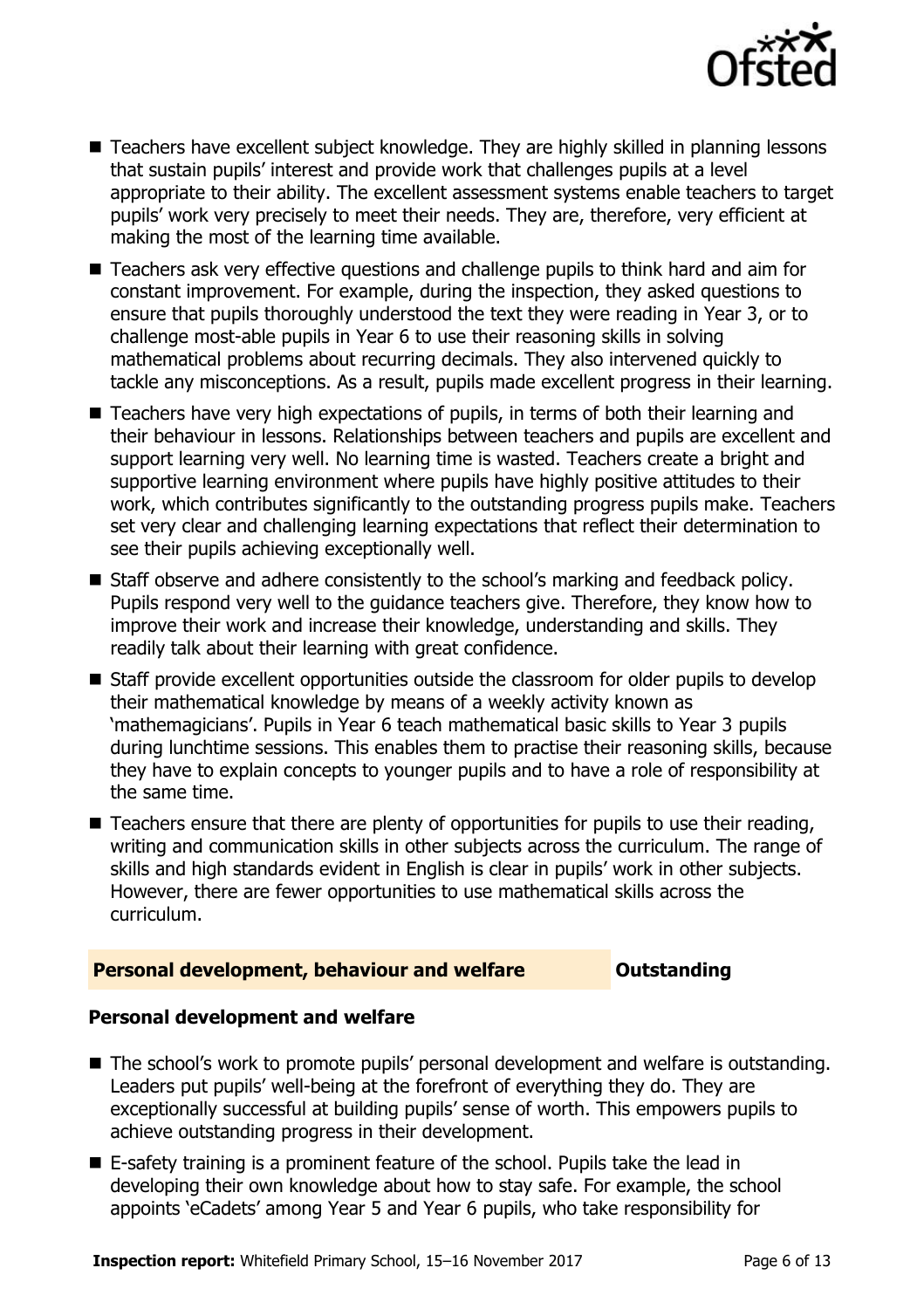

instructing younger pupils in ways to keep safe on the internet.

- **Pupils feel very safe in school and know how to stay safe. They say that teachers look** after them well and they appreciate the security of the school grounds.
- Leaders very effectively provide for pupils' emotional and social well-being, as well as their mental health. Pupils can share their worries during the daily 'time to talk' session at breaktime, when an adult is available to listen or to supervise while they confide in another pupil. Leaders have also appointed a mental health first-aider to add to the excellent support the school provides.
- **Pupils told inspectors that they are proud of their school and highly value their** education. Some Year 6 pupils talked about what they want to do when they leave school. Their ambitions varied from blacksmith to marine biologist, but the one constant feature was that they recognised that education is the key to success.
- Leaders provide many opportunities for pupils to take on responsibilities, which contribute strongly to their overall personal development. These include older pupils becoming 'playground buddies' for younger pupils, membership of the school council and taking on the role of school librarian. Pupils also have the opportunity to become Junior Lord Mayor, in collaboration with the local authority.
- The small number of pupils in alternative provision are safe because the school's inclusion manager contacts the providers every day to check on them. Pupils' attendance is very good. They benefit greatly from the support these settings provide to meet their various needs.

### **Behaviour**

- The behaviour of pupils is outstanding.
- **Pupils show great confidence and impeccable conduct as they move about the school** and in their interaction with adults and each other. They are polite and welcoming and very articulate.
- **Pupils' attendance is regularly above the national average because of leaders' highly** effective work. They are quick to call at the houses of pupils as soon as their absence becomes known. Leaders will even bring pupils to school if necessary, so committed are they to maximising their pupils' life chances by making sure they attend school regularly.
- Staff manage behaviour exceptionally well. There are very few cases of bullying in any form, but leaders record and report the extremely rare incidents thoroughly. Leaders also record the infrequent incidents of serious misbehaviour. They take highly effective action, such as accessing outside support for more serious cases where pupils' behaviour relates to SEN and/or disabilities.
- Leaders always look for ways to produce further improvement in pupils' behaviour. They have introduced a 'social thinking' approach to encourage pupils to recognise how they react in different situations and to develop more self-regulation in their responses.
- **Pupils' behaviour in lessons is excellent, which contributes very well to pupils' excellent** progress.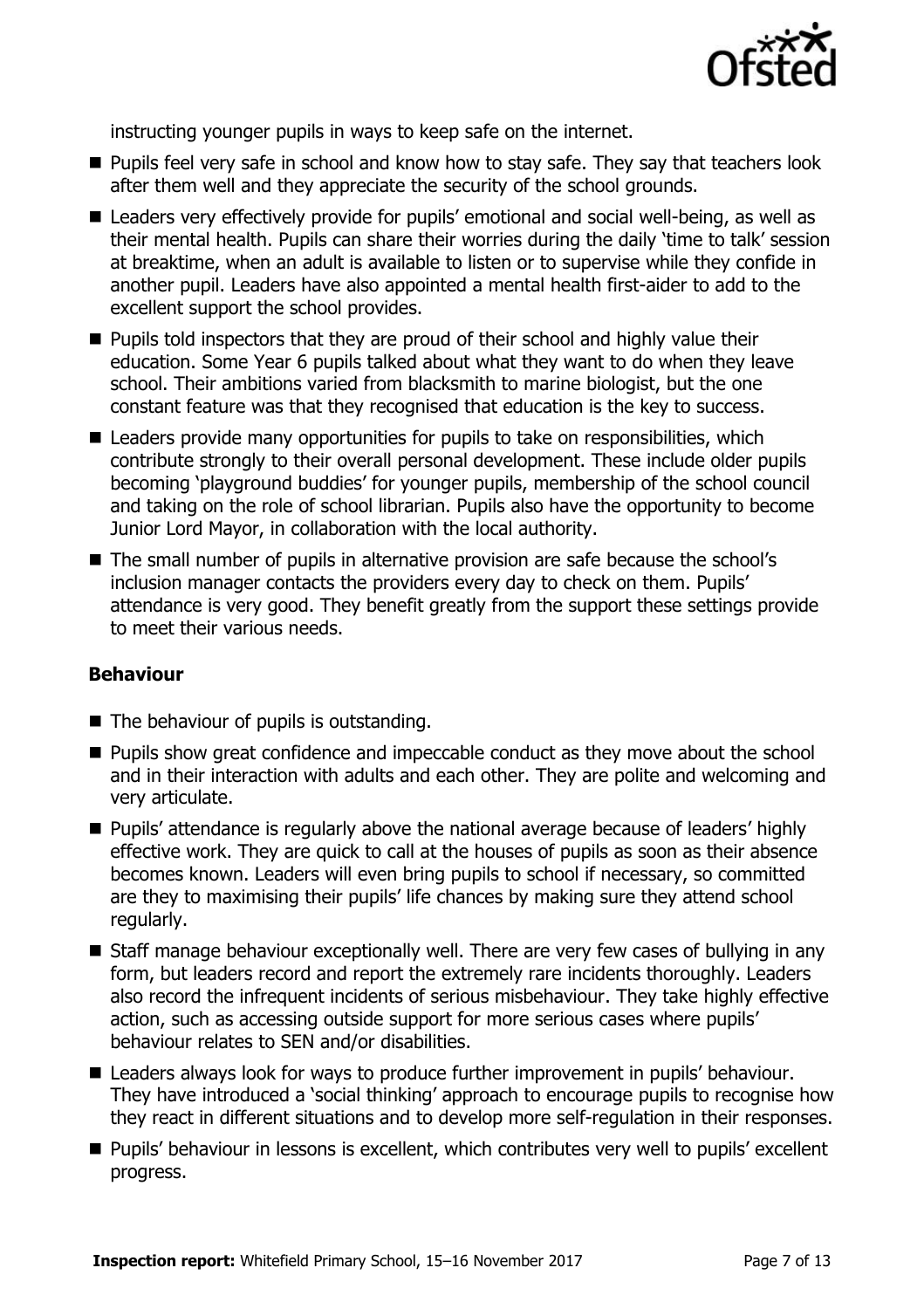

### **Outcomes for pupils Outstanding**

- **Pupils in all year groups, including the most able, make outstanding progress from their** starting points across the curriculum. Rates of progress and levels of attainment by the end of Year 6 in English and mathematics are typically above the national average. This is a direct result of highly accurate assessment of pupils' capabilities, a carefully planned curriculum that closely matches work to pupils' needs and excellent teaching. Consequently, pupils are very well prepared for the next stage of their education.
- **Pupils who are disadvantaged and pupils who have SEN and/or disabilities make** excellent progress from their starting points. This is because leaders provide exceptionally well-targeted extra support that complements the high-quality teaching that characterises the school.
- Leaders very effectively support pupils who speak English as an additional language and those who have social or emotional issues but do not have recognised SEN and/or disabilities. They provide extra one-to-one or small-group teaching sessions, accessing external support when appropriate. Consequently, these pupils make excellent progress from their starting points.
- $\blacksquare$  In subjects other than English and mathematics, pupils, including the most able, make very strong progress in acquiring the relevant knowledge, understanding and skills. In science in Year 2, for example, most-able pupils not only correctly identified food chains but also wrote detailed explanations of terms like 'producer' and 'predator'. In history in Year 1, pupils developed their historical skills very well by, for example, making accurate comparisons between old and new toys. Leaders track progress in these subjects very effectively, using meetings about pupils' progress to identify areas for extra development. Teachers plan pupils' learning thoroughly and provide appropriate challenge to all.
- **Pupils make excellent progress in reading. They read with very good fluency that is** appropriate to their age and stage of development. They show excellent comprehension, including the ability to infer meaning. Pupils readily name their favourite authors and the range of genres they enjoy reading.

#### **Early years provision CONSTANDING TO A RESEARCH CONSTANDING TO A RESEARCH CONSTANDING TO A RESEARCH CONSTANDING TO A RESEARCH CONSTANDING TO A RESEARCH CONSTANDING TO A RESEARCH CONSTANDING TO A RESEARCH CONSTANDING TO**

- Children start Nursery with skills and abilities that are below, and often significantly below, those that are typical for their age. Many children begin the Nursery class with limited knowledge or understanding of English. As a result of particularly effective planning to meet their needs, children quickly attain a good understanding of English. All children make outstanding progress from their low starting points across all areas of learning, so that the majority achieve a good level of development by the time they leave Reception and are ready for Year 1.
- The early years leader is an excellent role model and very knowledgeable. She and her team work together cohesively and plan learning highly effectively. This is because they carry out accurate assessments of children when they enter the provision and throughout their time there, using the information to structure interesting and stimulating learning activities. Staff also gather information from parents about what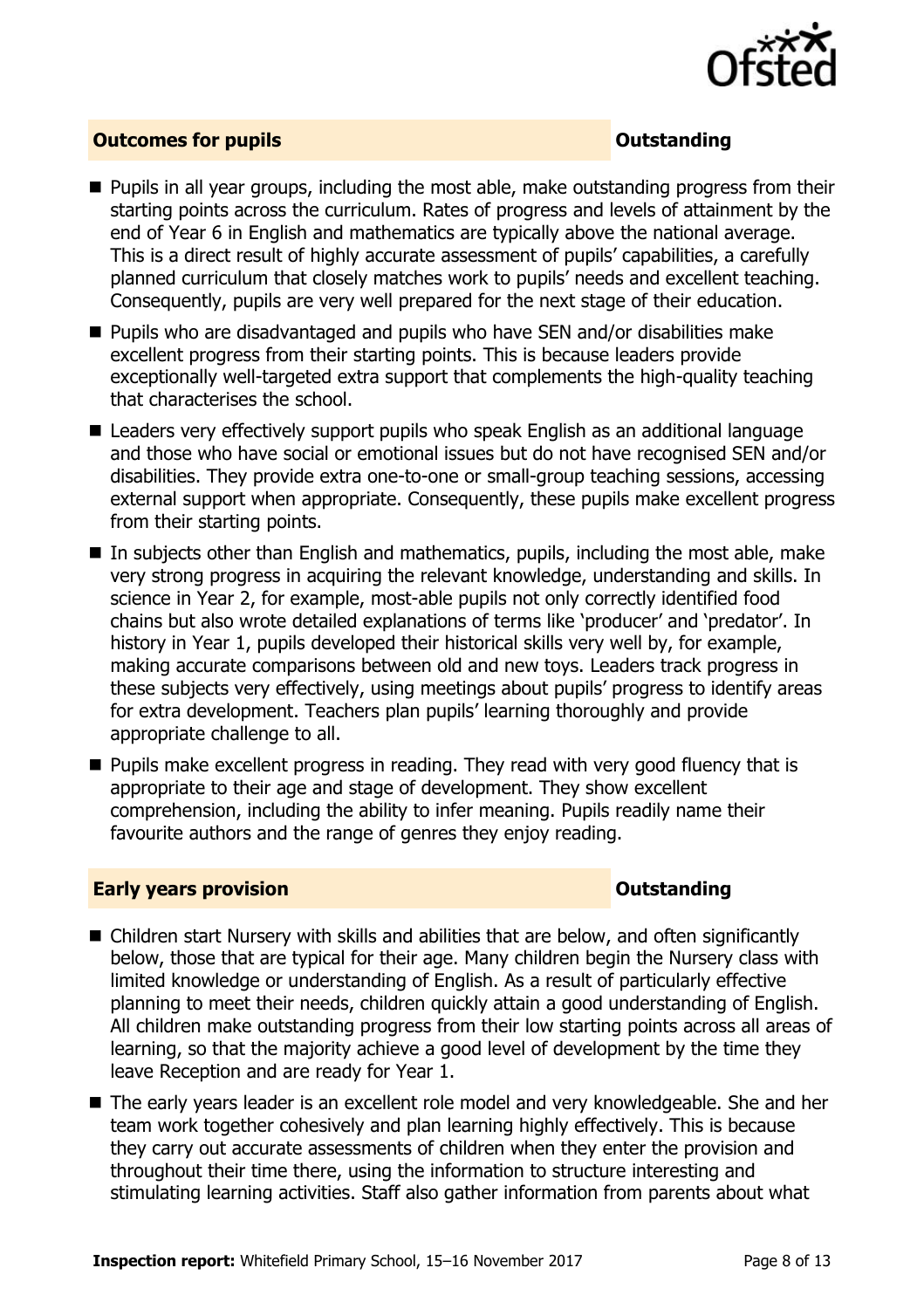

their children know, understand and can do. The early years leader uses her analysis of children's achievement to plan improvements. For example, she has introduced a structured daily session in mathematics, which an adult leads, to secure even stronger progress in that subject, especially for most-able children. As a result of these actions, children make rapid and sustained progress.

- Adults use highly skilful questioning to develop children's language. When talking to children about stories related to, for example, 'Incy Wincy Spider', staff ask them what might happen next. They allow them to show that they can tell a simple story in a sequence, showing excellent progress in the development of their language skills.
- Children work very well and behave very sensibly. They enjoy their learning and show a high degree of concentration and perseverance. Typically, they are engrossed in their learning. They show delight in acting out the 'Miss Polly had a dolly' rhyme, showing very strong language development as they talk about the sick doll's temperature.
- Children from the Nursery and Reception classes have opportunities to work together. The older children are excellent role models for the younger, guiding and leading learning for them where appropriate. This enables the children in the Reception class to develop a sense of responsibility at an early age, which contributes very effectively to their spiritual and social development.
- Leaders have carefully designed the learning environment to promote excellent development for children in all areas of the curriculum. They have very effectively organised resources to meet the needs of learners. The outdoor area, for example, contains activities, such as for climbing and balancing, that promote strength and stamina. Staff develop these activities with, for example, 'bottle babies', bottles of colourful liquid that adults ask children to carry around and 'look after'. This develops children's strength in their arms and upper body, which in turn contributes very effectively to the development of their ability to hold and handle pencils, pens and other writing tools.
- Staff keep children safe and care for them exceptionally well. Children show they feel safe by their behaviour and by their confidence, for instance, to speak to adults and show them their work. Leaders make sure that the provision meets all welfare requirements.
- Leaders are rightly proud to have recently received the Early Years Basic Skills Quality Mark, which represents external validation of their work.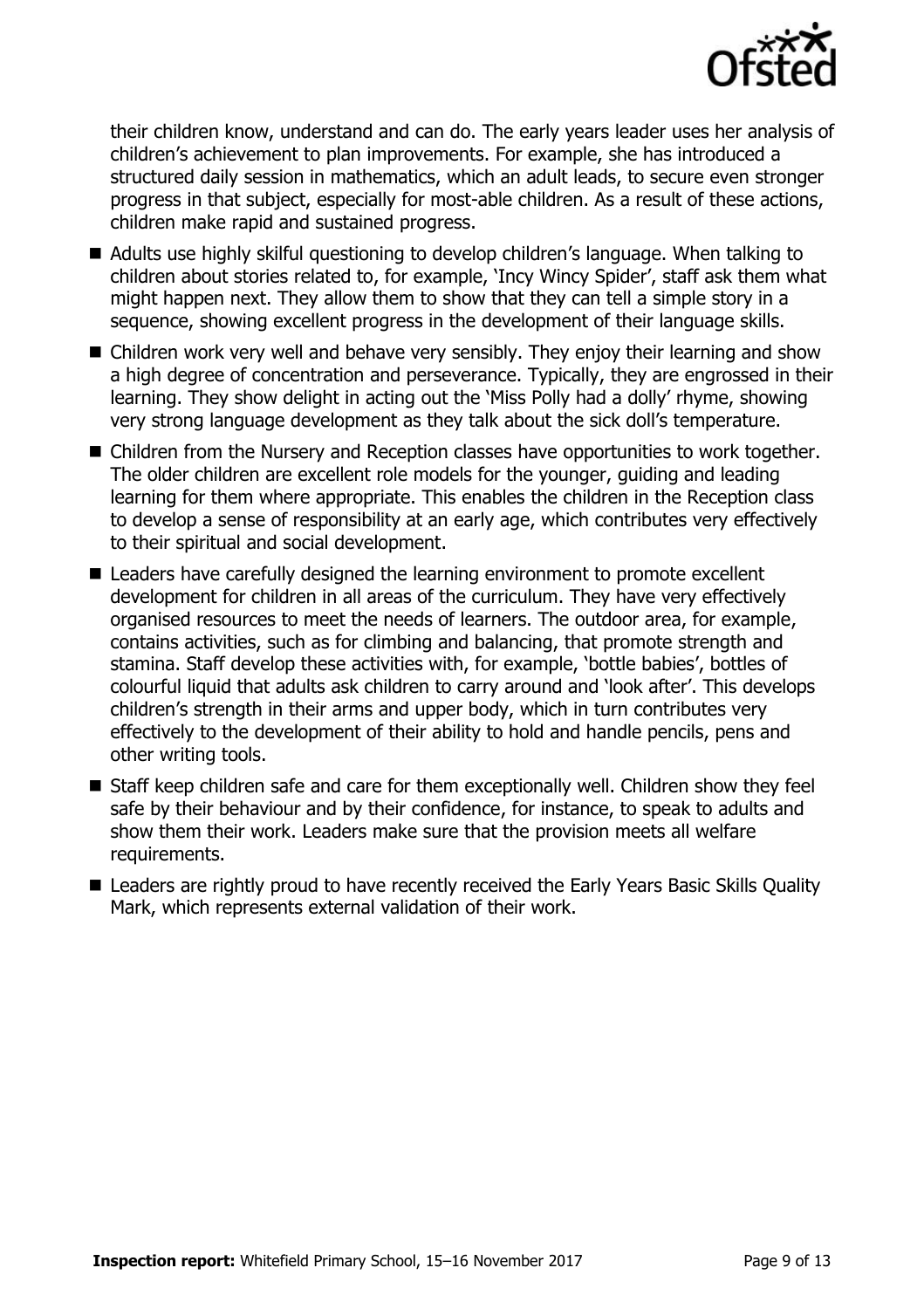

# **School details**

| Unique reference number | 104570    |
|-------------------------|-----------|
| Local authority         | Liverpool |
| Inspection number       | 10041492  |

This inspection was carried out under section 8 of the Education Act 2005. The inspection was also deemed a section 5 inspection under the same Act.

| Type of school                      | Primary                                   |
|-------------------------------------|-------------------------------------------|
| School category                     | Community                                 |
| Age range of pupils                 | 3 to 11                                   |
| Gender of pupils                    | Mixed                                     |
| Number of pupils on the school roll | 282                                       |
| Appropriate authority               | The governing body                        |
| Chair                               | David Hoare                               |
| <b>Executive Headteacher</b>        | <b>Nadine Carroll</b>                     |
| Telephone number                    | 0151 263 5976                             |
| <b>Website</b>                      | www.whitefieldprimaryschool.co.uk         |
| Email address                       | whitefield-ao@whitefield.liverpool.sch.uk |
| Date of previous inspection         | 30-31 October 2013                        |

### **Information about this school**

- The school meets requirements on the publication of specified information on its website.
- This school is slightly larger than the average-sized primary school.
- The proportion of pupils supported through school action is above average.
- The proportion of pupils who receive support for their SEN and/or disabilities is above average.
- The proportion of pupils who have an education, health and care plan is below average.
- The proportion of pupils known to be eligible for pupil premium funding is much higher than average.
- The proportion of pupils from minority ethnic groups or who speak English as an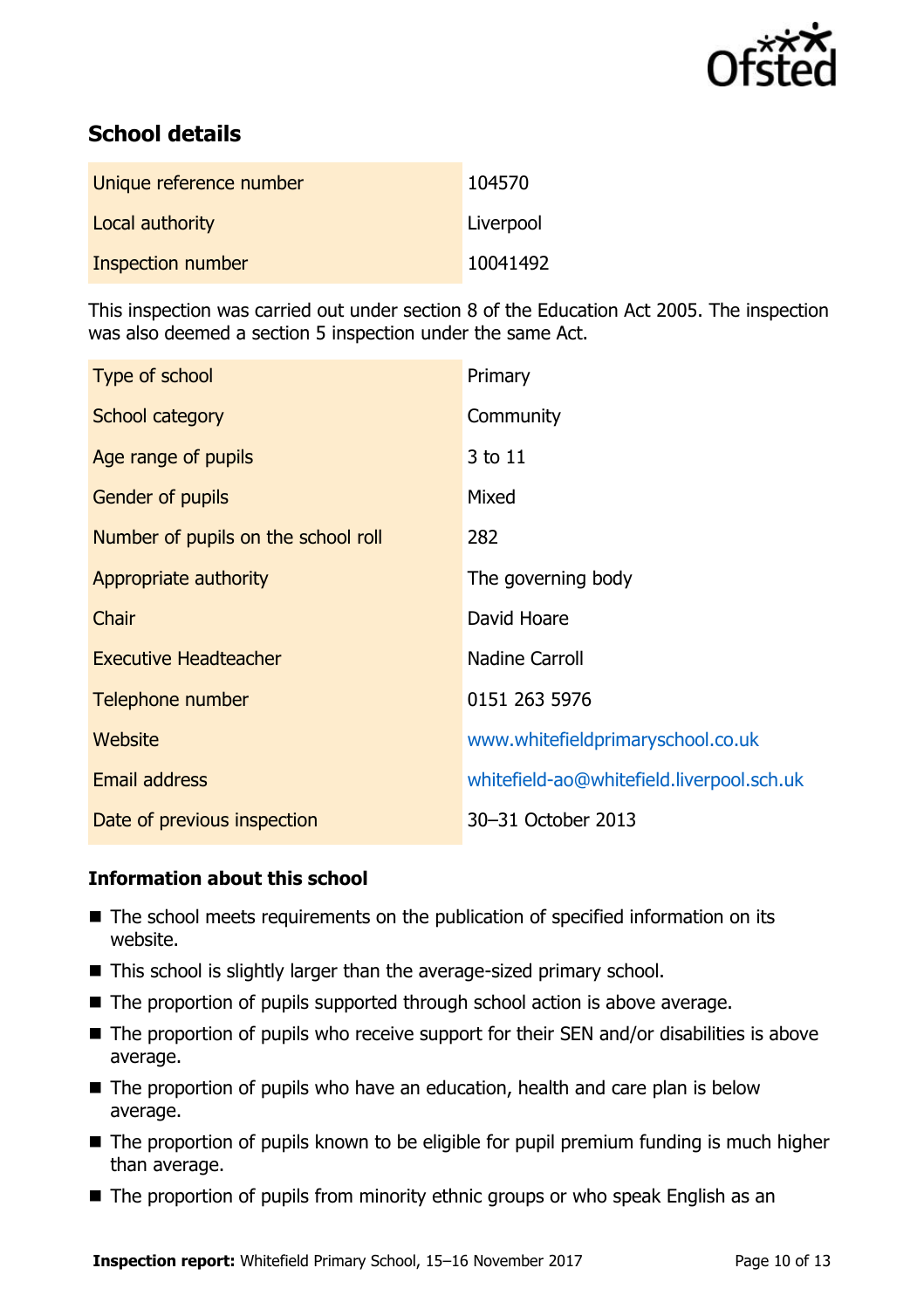

additional language is above average.

- $\blacksquare$  The school operates a breakfast club which is managed by the governing body.
- The school meets the current government floor standards, which set the minimum expectations for attainment and progress by the end of Year 6.
- The school has gained several awards, including the Inclusion Quality Mark and the Early Years Basic Skills Quality Mark.
- The executive headteacher is also temporarily executive headteacher of another local primary school, where she is leading work to improve the quality of education.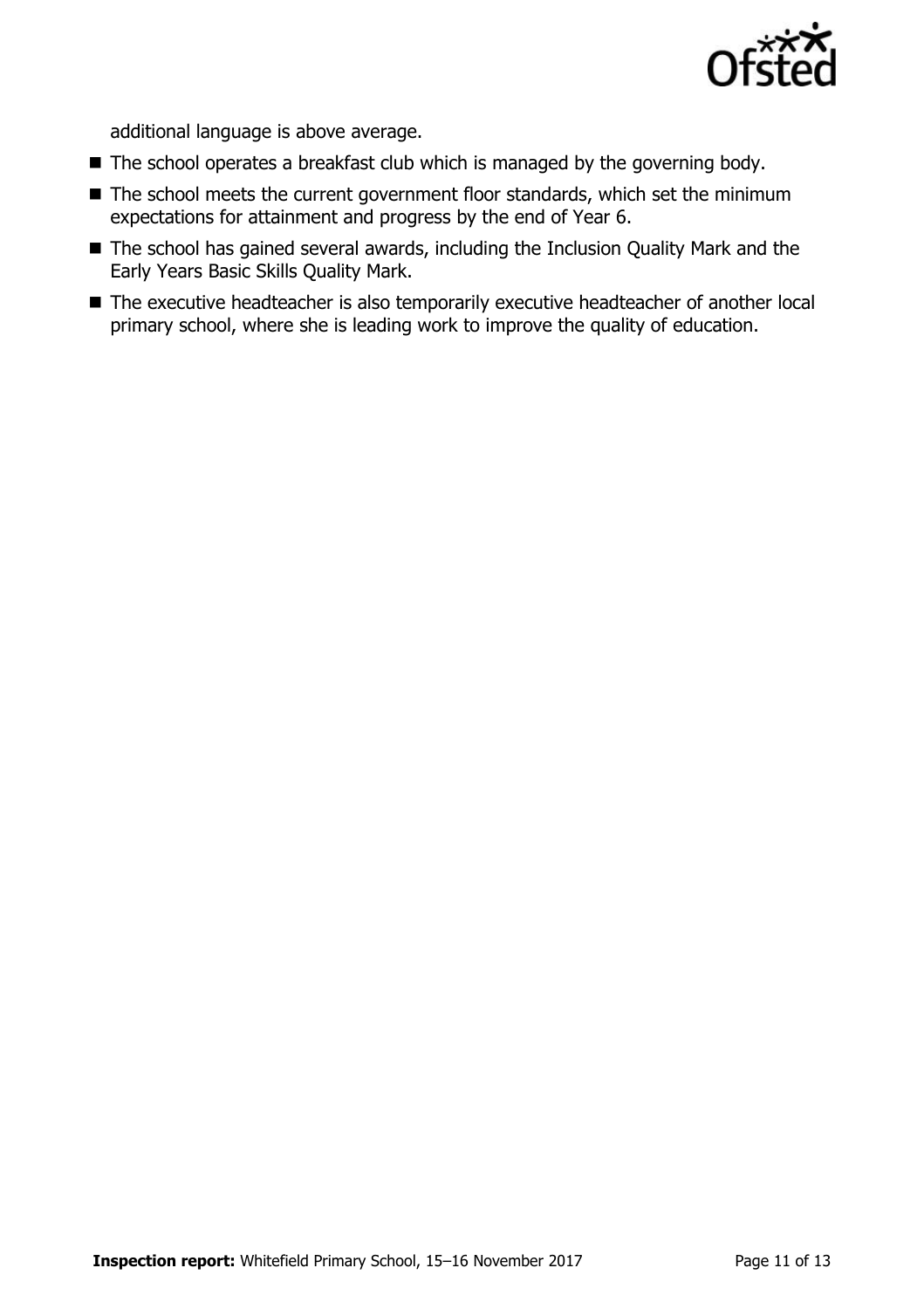

# **Information about this inspection**

- Inspectors carried out observations of learning in all year groups. Some of these were joint observations with the executive headteacher and the head of school. The executive headteacher, the head of school and the assistant headteacher were also present at inspection team meetings.
- A range of documentation was scrutinised, including the school's self-evaluation summary, action plans for school improvement, records of the monitoring and evaluation of teaching and learning, minutes of meetings of the governing body and records connected with the safeguarding of children.
- Inspectors had discussions with various stakeholders, including the executive headteacher, senior leaders, subject leaders, other members of staff, the chair and another member of the governing body, a representative from the local authority, parents and pupils.
- A member of the inspection team held discussions on the telephone with alternative providers that the school uses.
- Inspectors listened to pupils read and analysed pupils' work in a range of subjects. They also looked at the work of children in the early years.
- The lead inspector evaluated five responses received through Ofsted's online questionnaire, Parent View, during the inspection. He also analysed 26 responses to the staff survey and 20 responses to the pupils' survey.

#### **Inspection team**

| Mark Quinn, lead inspector | Her Majesty's Inspector |
|----------------------------|-------------------------|
| <b>Mike Tonge</b>          | Ofsted Inspector        |
| Joan Williamson            | Ofsted Inspector        |
| <b>Tanya Hughes</b>        | Her Majesty's Inspector |